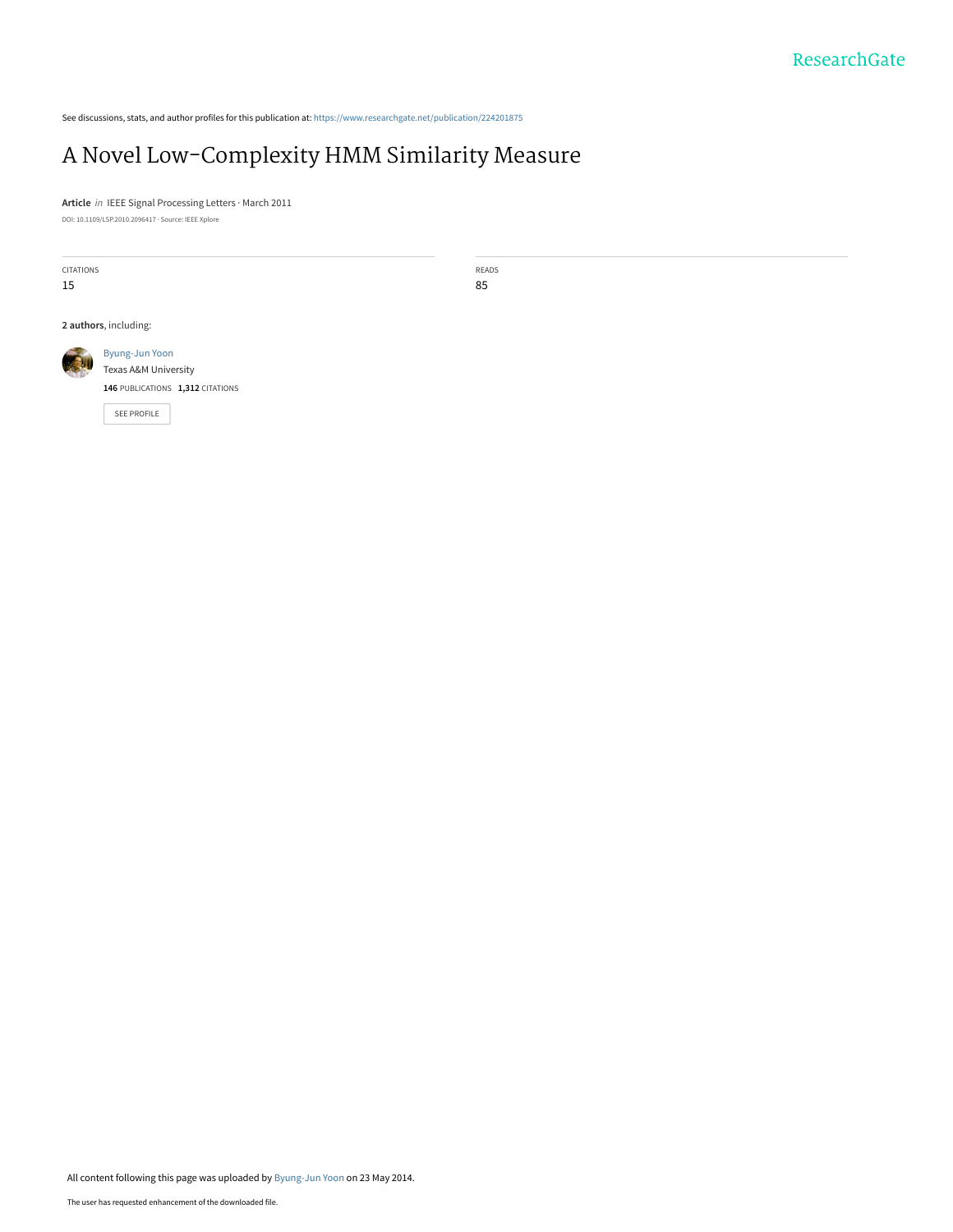# A Novel Low-Complexity HMM Similarity Measure

Sayed Mohammad Ebrahim Sahraeian, *Student Member, IEEE,* and Byung-Jun Yoon, *Member, IEEE*

#### **Abstract**

In this letter, we propose a novel similarity measure for comparing Hidden Markov models (HMMs) and an efficient scheme for its computation. In the proposed approach, we probabilistically evaluate the correspondence, or goodness of match, between every pair of states in the respective HMMs, based on the concept of semi-Markov random walk. We show that this correspondence score reflect the contribution of a given state pair to the overall similarity between the two HMMs. For similar HMMs, each state in one HMM is expected to have only a few matching states in the other HMM, resulting in a sparse state correspondence score matrix. This allows us to measure the similarity between HMMs by evaluating the sparsity of the state correspondence matrix. Estimation of the proposed similarity score does not require time-consuming Monte-Carlo simulations, hence it can be computed much more efficiently compared to the Kullback-Leibler divergence (KLD) thas has been widely used. We demonstrate the effectiveness of the proposed measure through several examples.

#### **Index Terms**

Hidden Markov model (HMM) similarity measure, semi-Markov random walk, HMM comparison.

## **EDICS Category: SAS-STAT**

Copyright (c) 2010 IEEE. Personal use of this material is permitted. However, permission to use this material for any other purposes must be obtained from the IEEE by sending a request to pubs-permissions@ieee.org.

The authors are with the Department of Electrical and Computer Engineering, Texas A&M University, College Station, TX 77843-3128, USA (e-mail: msahraeian@tamu.edu; bjyoon@ece.tamu.edu). The correspondence may be addressed to Byung-Jun Yoon, Department of Electrical and Computer Engineering, Texas A&M University, College Station, TX 77843, USA. (Phone: 979-845-6942, Fax: 979-845-6259, Email: bjyoon@ece.tamu.edu).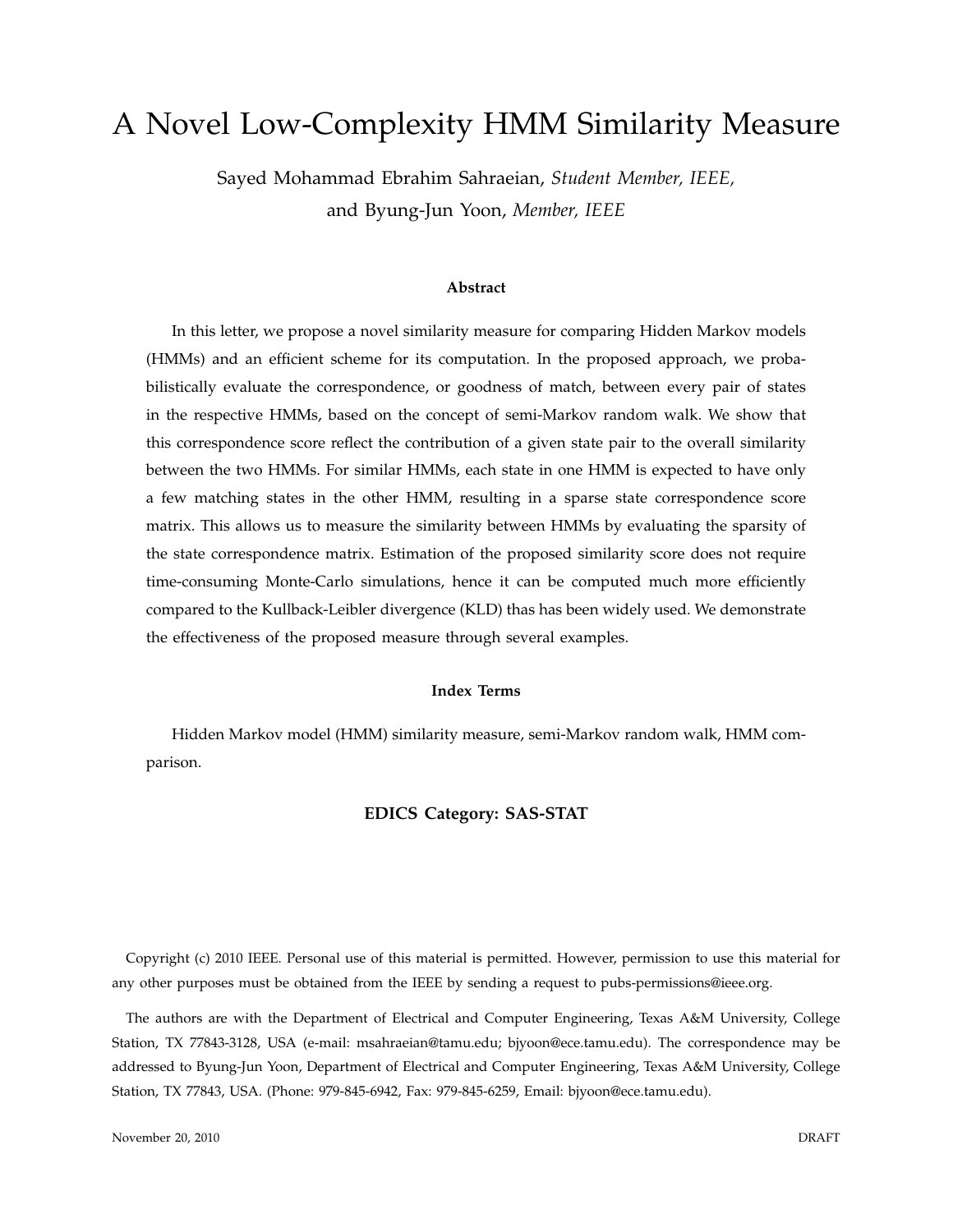# A Novel Low-Complexity HMM Similarity Measure

#### I. INTRODUCTION

Due to the effectiveness in modeling symbol sequences, Hidden Markov models (HMMs) have been widely used in various applications, such as speech recognition, image classification, and computational biology. Many applications that employ HMMs for statistical data modeling require an effective similarity measure for comparing HMMs. For example, this may be necessary in problems that involve clustering or classification of HMMs, or in the parameter re-estimation process for training an HMM [1], [2]. Specific applications can be found in texture retrieval and classification [3], [4], handwriting recognition [5], protein homology detection [6], and speech recognition [7].

A conventional way for comparing two HMMs is to use the Kullback-Leibler divergence (KLD) [8]. KLD measures the distance between two probability density functions (PDFs)  $P(x)$ and  $\hat{P}(x)$  as:

$$
D_{\text{KL}}(P(x)\|\hat{P}(x)) = \int_x P(x)\log\frac{P(x)}{\hat{P}(x)}\,dx.\tag{1}
$$

Since no closed-form expression exists for KLD between two HMMs, Juang and Rabiner [1] proposed a Monte-Carlo approximation of this integral for comparing two HMMs  $\lambda_1$  and  $\lambda_2$ using a sequence of observed symbols:

$$
D_{\text{KL}}(\lambda_1 \| \lambda_2) \simeq \frac{1}{T} (\log P(O|\lambda_1) - \log P(O|\lambda_2)), \tag{2}
$$

where  $O = o_1 o_2 \cdots o_T$  is an observation sequence of length T, generated by the model  $\lambda_1$ . Despite its simplicity, this approximation has several limitations that make it unsuitable for some practical applications. First of all, this method has high computational cost, since  $T$ should be large enough to obtain an accurate estimate of  $D_{\text{KL}}(\lambda_1 || \lambda_2)$ . Second of all, the estimate may vary due to the random nature of the Monte-Carlo technique. To overcome this problem, Do [2] proposed a technique for fast computation of an upper-bound of the KLD for HMMs and dependence trees, and Silva and Narayanan [7] reported an upper-bound of the KLD for transient HMMs. In addition to the KLD, several other measures have been proposed for comparing HMMs. Examples include measures based on co-emission probability of two HMMs [9], generalized probability product kernel [4], HMM stationary cumulative distribution function [10], and Bayes probability of error [5].

November 20, 2010 DRAFT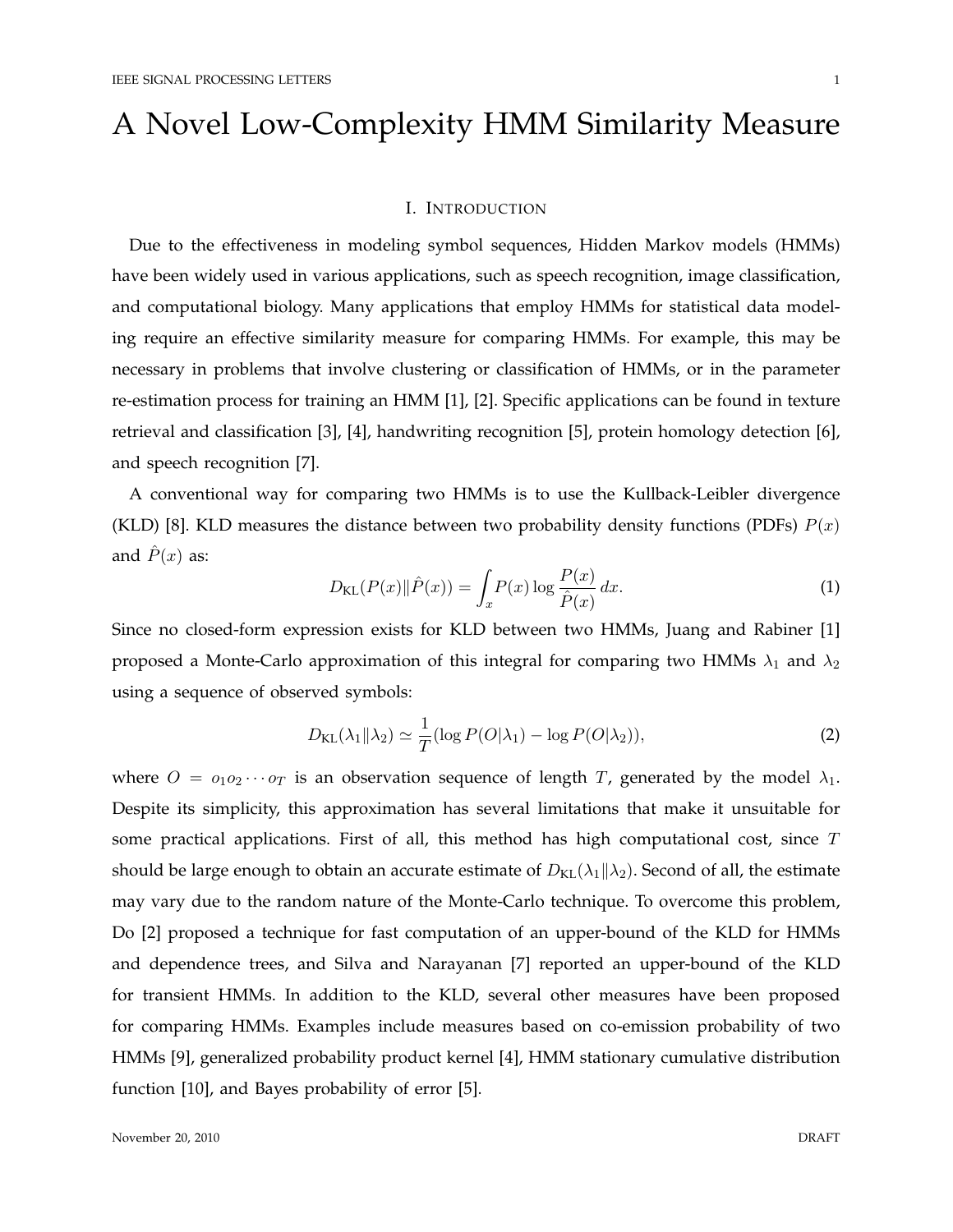In this letter, we introduce a novel low-complexity HMM similarity measure that can accurately evaluate the similarity between two HMMs. The proposed measure can be efficiently computed based on the concept of semi-Markov random walk without requiring time-consuming Monte-Carlo simulations. Through several examples, we demonstrate that this measure can effectively capture the similarity between HMMs and can be computed using only a small fraction of time needed for computing KLD.

# II. HMM SIMILARITY MEASURE

### *A. Motivation and Approach*

Let  $\lambda = (\mathbf{p}, \mathbf{A}, \mathbf{B})$  denote an HMM with parameters  $\mathbf{p}$ ,  $\mathbf{A}$ , and  $\mathbf{B}$ , where  $\mathbf{p}$  is the initial state distribution vector,  $A = [a_{i,j}]$  is the state transition probability matrix  $(a_{i,j}$  is the transition probability from state  $v_i$  to state  $v_j$ ), and  $\mathbf{B} = {\mathbf{b}_i}$  is the set of symbol emission probability distributions ( $\mathbf{b}_i$  is the emission probability distribution at state  $v_i$ ). Suppose there are two HMMs  $\lambda = (\mathbf{p}, \mathbf{A}, \mathbf{B})$  and  $\lambda' = (\mathbf{p}', \mathbf{A}', \mathbf{B}')$ , whose similarity we want to evaluate. One way to evaluate the similarity between these HMMs is to consider the probability that the two HMMs will generate identical observations. Consider the emission of the kth symbol by the respective HMMs, whose underlying states are  $s_k = v_i$  in the HMM  $\lambda$  and  $s'_k = v'_{i'}$  in  $\lambda'$ . The probability that both HMMs will emit the same symbol will depend on the emission probabilities  $b_i$  and  $\mathbf{b}'_i$ , and a probabilistic similarity (or distance) measure  $S_e(v_i, v'_{i'})$ , such as the KLD, can be used to estimate how likely it is that the two HMMs will generate identical symbols. If we take expectation of this measure  $S_e(v_i, v'_{i'})$  over all possible state pairs  $(v_i, v'_{i'})$ , the expected similarity between  $\lambda$  and  $\lambda'$  is given as:

$$
ES(\lambda, \lambda') = \mathbf{E}[S_e(v_i, v'_{i'})] = \sum_{\forall i} \sum_{\forall i'} \pi_i \pi'_i S_e(v_i, v'_{i'}),
$$
\n(3)

where  $\pi$  and  $\pi'$  are the stationary distributions of the underlying Markov chains of  $\lambda$  and  $\lambda'$ , respectively, assuming that they exist.  $ES(\lambda, \lambda')$  reports how likely it is that  $\lambda$  and  $\lambda'$  will emit the same symbol at a given time, based on their state transition probabilities and the emission probability distributions. Although  $ES(\lambda, \lambda')$  can provide a measure of the overall similarity between the HMMs, it does not explicitly capture the similarities and differences between each pair of states  $v_i \in \lambda$  and  $v'_{i'} \in \lambda'$  in the respective HMMs. Instead, we can compare individual states based on how likely it is that the respective HMMs will be at  $v_i$  and  $v'_{i'}$  at a given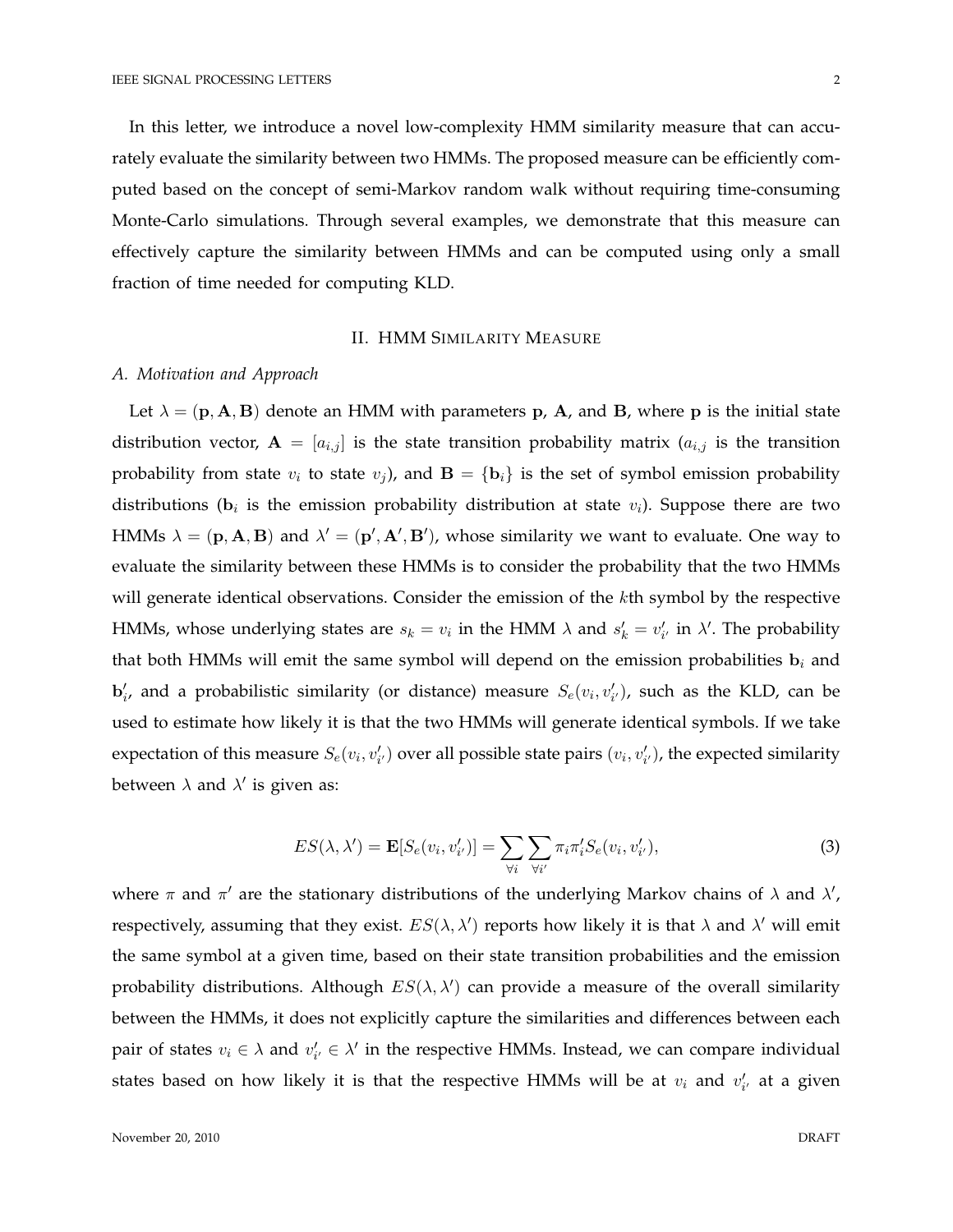time, and how likely they are to emit identical symbols. This leads to the definition of the *state correspondence matrix*  $\mathbf{Q} = [q_{i,i'}]$ *,* where  $q_{i,i'}$  is the *correspondence score* between two states  $v_i$  in  $\lambda$  and  $v'_{i'}$  in  $\lambda'$ , defined as the contribution of each state pair  $(v_i, v'_{i'})$  in the expected similarity  $ES(\lambda, \lambda')$ :

$$
q_{i,i'} = \frac{\pi_i \pi'_{i'} S_e(v_i, v'_{i'})}{ES(\lambda, \lambda')}
$$
\n(4)

In general, the matrix Q is sparse for similar HMMs, since each state in one HMM will have only a few (ideally, only one) matching states in the other HMM. This observation allows us to define a low-complexity HMM similarity measure based on the sparsity of the state correspondence matrix Q.

#### *B. Semi-Markov Random Walk*

Interestingly, we can interpret the state correspondence score  $q_{i,i'}$  in (4) based on the concept of *semi-Markov random walk*. A semi-Markov process is a stochastic process that makes state transitions according to a Markov chain but spends a random amount of time between transitions [11]. Let the graphs G and G' represent the state transition diagrams of  $\lambda$  and  $\lambda'$ , respectively. Assume that we perform a simultaneous random walk on both G and  $G'$ , according to the underlying state transition probabilities  $A$  and  $A'$  of the corresponding HMMs. This is equivalent to performing a random walk on the product graph  $G_{\times}$  of G and  $G'$ , where the nodes in  $G_\times$  correspond to pairs of states  $(v_i, v'_{i'})$  in the respective HMMs and the probability for making a transition from a node  $(v_i, v'_{i'})$  in  $G_\times$  to another node  $(v_j, v'_{j'})$  is the product  $a_{i,j}a'_{i',j'}$  of the corresponding transition probabilities in  $\lambda$  and  $\lambda'$ . The stationary distribution of the random walk on this product graph is given by  $\pi_{\times} = \pi \otimes \pi'$ , where the stationary distributions  $\pi$  and  $\pi'$  correspond to the normalized left eigenvectors of the state transition probability matrices A and  $\mathbf{A}'$ , respectively, and  $\otimes$  is the Kronecker product [12]. Now assume that the walker spends an average amount of time  $\mu_j$  once it enters a given node  $v_{\times j} = (v_i, v'_{i'})$  in the product graph  $G_{\times}$ . If the mean time spent at the node  $v_{\times j}$  is proportional to the similarity between two nodes (i.e., states)  $v_i$  and  $v'_{i'}$ , such that  $\mu_j \propto S_e(v_i, v'_{i'})$ , the proportion of time that the walker will spend at  $v_{\times j} = (v_i, v'_{i'})$  will be

$$
\tilde{\pi}_{\times_j} = \frac{\pi_{\times_j} \mu_j}{\sum_{\forall j} \pi_{\times_j} \mu_j} = \frac{\pi_i \pi'_{i'} S_e(v_i, v'_{i'})}{\sum_{\forall i, i'} \pi_i \pi'_{i'} S_e(v_i, v'_{i'})}.
$$
\n
$$
(5)
$$

We can see that  $\tilde{\pi}_{\times_j}$  is identical to the state correspondence score  $q_{i,i'}$  shown in (4). Thus, we can also view  $q_{i,i'}$  as the long-run proportion of time that the random walker stays at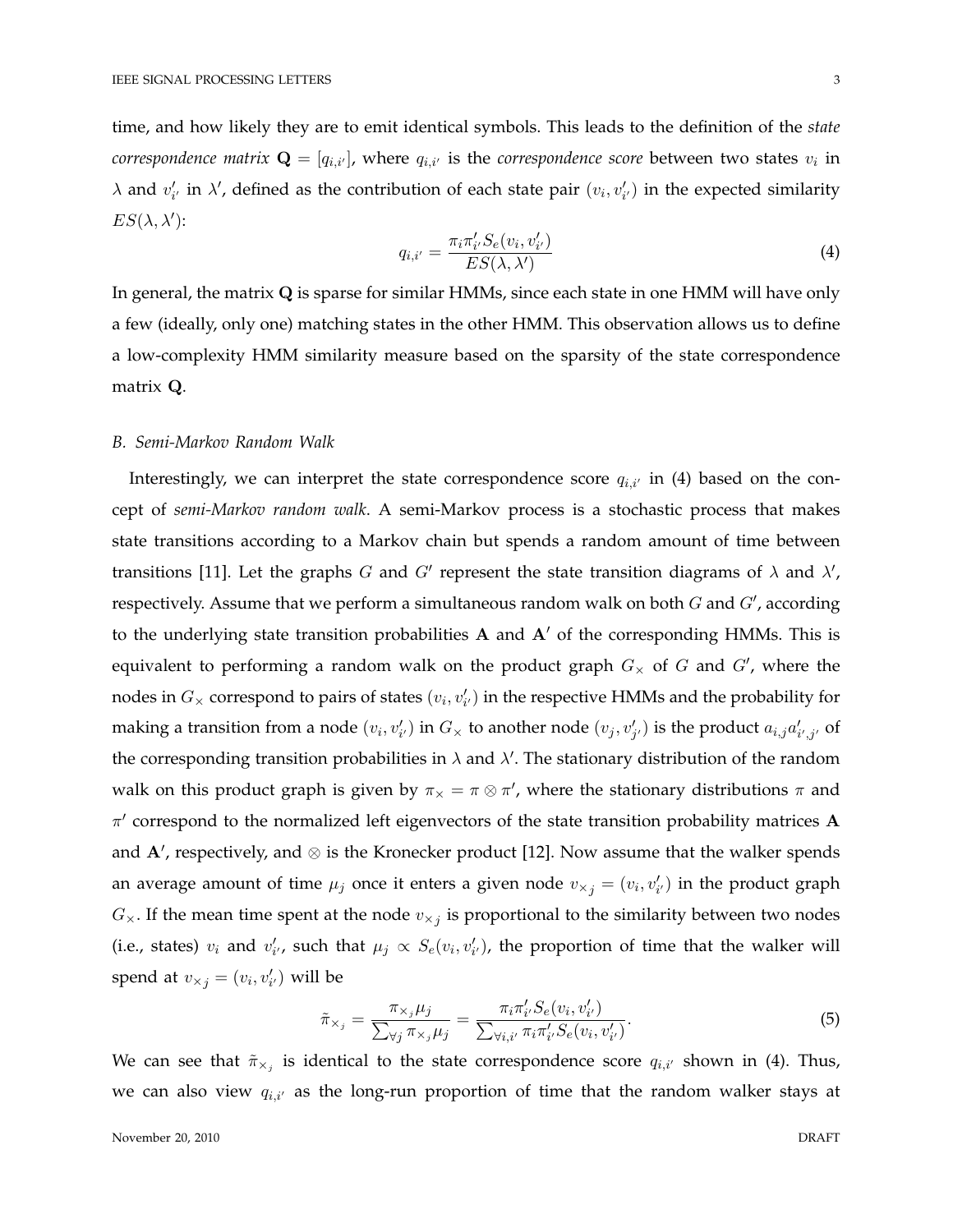$v_{\times j} = (v_i, v'_{i'})$ , or equivalently, the proportion of time that it stays simultaneously at  $v_i$  in  $G$  and  $v'_{i'}$  in G'. According to this model,  $q_{i,i'} = \tilde{\pi}_{\times_j}$  will be larger if the symbol emission probability distributions  $\mathbf{b}_i$  and  $\mathbf{b}'_i$  are more similar to each other. Furthermore,  $q_{i,i'}$  also incorporates the stationary probability of visiting the states  $v_i$  and  $v'_{i'}$ , and it increases as  $\pi_i$  and  $\pi'_{i'}$  increase. In this way, each element  $q_{i,i'}$  of the state correspondence matrix  $\bf{Q}$  provides an effective measure of similarity between a pair of states in the respective HMMs.

#### *C. Comparing Symbol Emission Probability Distributions*

We can evaluate the similarity between states as follows:

$$
S_e(v_i, v'_{i'}) = 1/D(\mathbf{b}_i || \mathbf{b}'_{i'}) \text{ or } S_e(v_i, v'_{i'}) = e^{-kD(\mathbf{b}_i || \mathbf{b}'_{i'})},\tag{6}
$$

by using a distance (or dissimilarity) measure  $D(\mathbf{b}_i || \mathbf{b}'_{i'})$  for the underlying symbol emission probability distribution  $\mathbf{b}_i$  (at state  $v_i$ ) and  $\mathbf{b}'_{i'}$  (at state  $v'_{i'}$ ), where  $k$  is a constant. We have several different choices for  $D(\cdot|\cdot)$  [13], [14], where some examples are shown below. In what follows, we assume that the HMMs emit discrete observations for simplicity, but extension to the continuous case is straightforward.

1) Symmetric KLD: Defined as  $\frac{1}{2}[D_{KL}(P||Q) + D_{KL}(Q||P)]$ , where  $D_{KL}(P||Q)$  is the KLD between two probability mass functions P and Q.

2)  $\lambda$ -divergence: An alternative to the original KLD defined as  $D_{\lambda}(P\|Q) = \lambda D_{\text{KL}}(P\|\lambda P + (1-P)P)$  $\lambda(Q) + (1 - \lambda)D_{\text{KL}}(Q\|\lambda P + (1 - \lambda)Q)$ . For  $\lambda = 0.5$ , this measure reduces to the Jensen-Shannon divergence.

*3)*  $\alpha$ -divergence: Defined as  $D_{\alpha}(P||Q) = \frac{1}{\alpha-1} \log(\sum_{i} P(i)^{\alpha} Q(i)^{1-\alpha})$ , for parameter  $\alpha > 0$ . This measure reduces to the Bhattacharyya distance for  $\alpha = 0.5$  (except for a scale factor of two).

#### *D. Measuring the Sparsity of the State Correspondence Matrix*

As discussed earlier, we expect that the state correspondence matrix Q will be sparse when the two HMMs  $\lambda$  and  $\lambda'$  are similar to each other. More precisely, every row and column in Q should be sparse when we have similar HMMs, and in an ideal case, Q will resemble a permutation matrix. Therefore, we can measure the similarity between HMMs by evaluating the sparsity of the state correspondence matrix  $Q$ . This is conceptually similar to using a graph kernel framework for comparing the topology of the given HMMs [12]. Graph kernels compare substructures of graphs (such as walks, paths, or trees) that are computable in polynomial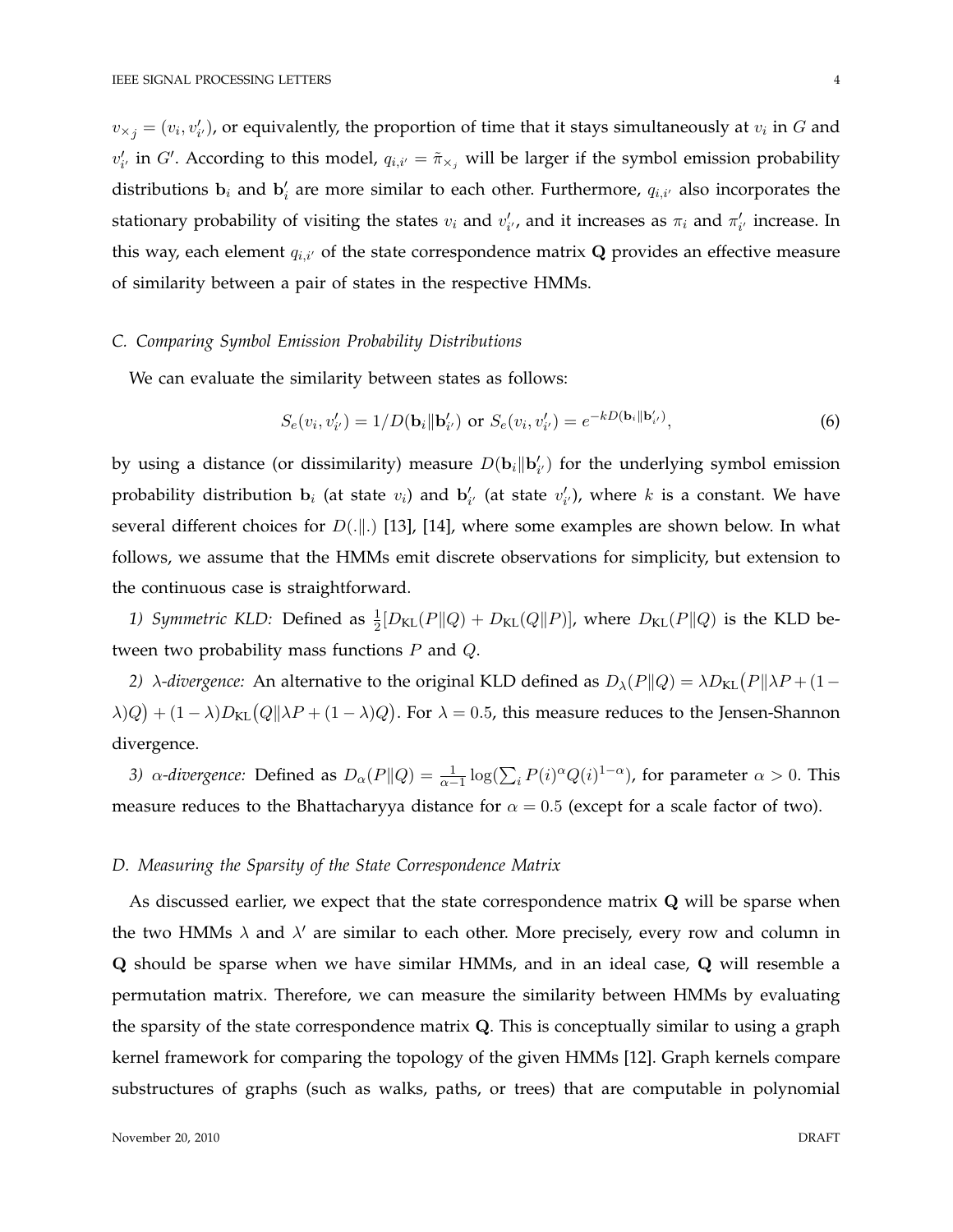time to measure the similarity between two graphs. In our method, we use this concept in a probabilistic fashion, in terms of semi-Markov random walk on the product graph of the two HMMs.

Based on this idea, we propose the following similarity measure for comparing two HMMs  $\lambda$  and  $\lambda'$ :

$$
S(\lambda \|\lambda') \triangleq \frac{1}{2} \bigg[ \frac{1}{M} \sum_{i=1}^{M} H(\mathbf{r}_i) + \frac{1}{M'} \sum_{j=1}^{M'} H(\mathbf{c}_j) \bigg],\tag{7}
$$

where  $\mathbf{r}_i$  is the *i*th row of **Q**,  $\mathbf{c}_j$  is the *j*th column of **Q**, and M and M' respectively are the number of rows and columns of Q, which correspond to the number of states in  $\lambda$  and  $\lambda'$ . The function  $H(\mathbf{u})$  is a normalized sparsity measure for the vector **u**. There are various methods for measuring sparsity [15], where examples include the norm measures  $(l^0, l^0_\epsilon, l^1, l^p, \frac{l^2}{l^1})$  $\frac{l^2}{l^1}$ ), entropy measures, Hoyer measure, pq-mean, and the Gini Index. In this work, we adopt the *Gini Index*, since it has many useful properties that make it a good sparsity measure [15]. The Gini Index of a vector  $u$  of length  $N$  is defined as:

$$
GI(\mathbf{u}) = 1 - 2\sum_{k=1}^{N} \frac{u_{(k)}}{\|\mathbf{u}\|_{1}} \left(\frac{N-k+\frac{1}{2}}{N}\right),
$$
\n(8)

where  $\|{\bf u}\|_1$  is the  $\ell_1$  norm of  ${\bf u}$ , and  $u_{(k)}$  is the kth smallest element of  ${\bf u}$ , such that  $u_{(1)} \leq u_{(2)} \leq$  $\cdots \leq u_{(N)}$ . In (7), we use the normalized Gini Index  $H(\mathbf{u})$ , which is defined as:

$$
H(\mathbf{u}) \triangleq \frac{N \cdot GI(\mathbf{u})}{N-1} = \frac{N}{N-1} - 2 \sum_{k=1}^{N} \frac{u_{(k)}}{\|\mathbf{u}\|_{1}} \left(\frac{N-k+\frac{1}{2}}{N-1}\right),
$$
(9)

for  $N > 1$ . For  $N = 1$ , we define  $H(\mathbf{u}) \triangleq 0$ . According to this definition, a vector  $\mathbf{u_0}$  with only one nonzero element attains the maximum sparsity score of  $H(\mathbf{u_0}) = 1$ .

# *E. Summary*

To summarize, the proposed HMM similarity measure  $S(\lambda || \lambda')$  can be computed in the following steps:

- 1) Compute stationary distributions  $\pi$  and  $\pi'$  for  $\lambda$  and  $\lambda'$ .
- 2) Compute  $D(\mathbf{b}_i||\mathbf{b}'_{i'})$  for every pair of states  $v_i \in \lambda$  and  $v'_{i'} \in \lambda'$ , using one of the dissimilarity measures given in Section II-C.
- 3) Evaluate  $S_e(v_i, v'_{i'})$  as defined in (6).
- 4) Estimate the state correspondence matrix  $Q$  as in (4).
- 5) Compute the HMM similarity measure  $S(\lambda || \lambda')$  as defined in (7), based on the the sparsity measure in (9).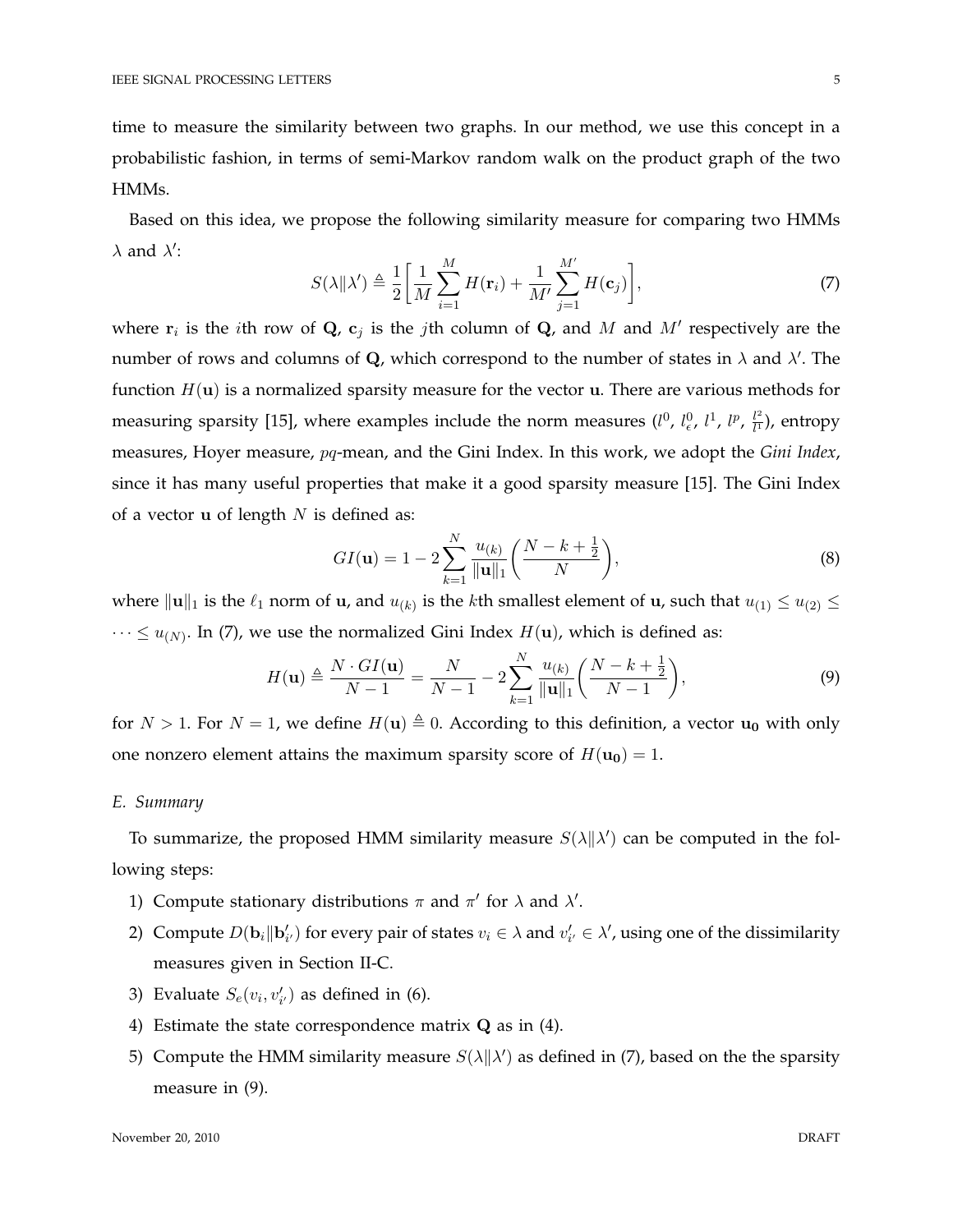#### III. EXPERIMENTAL RESULTS

In this section, we present several numerical experiments demonstrate the effectiveness of the proposed similarity measure. We report the results for six different combinations of  $S_e(v_i, v'_{i'})$ and  $D(.||.)$ , where we consider both  $S_e(v_i, v'_{i'}) = 1/D(\mathbf{b}_i || \mathbf{b}'_{i'})$  and  $S_e(v_i, v'_{i'}) = e^{-kD(\mathbf{b}_i || \mathbf{b}'_{i'})}$  and choose  $D(.||.)$  among the symmetric KLD, Jensen-Shannon divergence (JS), and Bhattacharyya distance (BTC). To compare the performance of our measure with the KLD between two HMMs, in each experiment, we also report symmetric KLD for an observation sequences of length  $T = 10,000.$ 

# *A. Effect of Changing the Model Parameters*

First, we study the effect of varying the state transition matrix. Consider the two Markov chains shown in Fig.1(a) with transition matrices  $T_1$  and  $T_2$ . The matrix  $T_1$  represents a Markov chain, in which the second state has a higher probability of being visited compared to the other states, while  $T_2$  represents a Markov chain with a uniform stationary distribution. We define the transition probability matrices of  $\lambda$  and  $\lambda'$  as  $\mathbf{A} = \mathbf{T}_1$  and  $\mathbf{A}' = (1 - \delta)\mathbf{T}_1 + \delta \mathbf{T}_2$ , respectively. So A is fixed, while A' changes from  $T_1$  to  $T_2$  by varying  $\delta$  from 0 to 1. We define the emission probability matrices  $\mathbf{B} = [b_{i,j}]$  and  $\mathbf{B}' = [b'_{i,j}]$  as:

$$
\mathbf{B} = \begin{bmatrix} 0.25 & 0.75 & 0 & 0 \\ 0.35 & 0.65 & 0 & 0 \\ 0 & 0 & 0.15 & 0.85 \\ 0 & 0 & 0.45 & 0.55 \end{bmatrix}, \mathbf{B'} = \begin{bmatrix} 0.2 & 0.8 & 0 & 0 \\ 0.3 & 0.7 & 0 & 0 \\ 0 & 0 & 0.1 & 0.9 \\ 0 & 0 & 0.4 & 0.6 \end{bmatrix}
$$

where  $b_{i,j}$  and  $b'_{i,j}$  are the probability of emitting the *j*th symbol at the *i*th state in the respective HMMs. As we see in Fig.1(b), the similarity between the two HMMs decreases as  $\delta$  increases, and as a result, as  $A'$  diverges from  $A$ .

Next, we study the effect of changing the emission probability matrix. In this experiment, we let  $A = A' = T_3$  (defined in Fig.1(a)) and define  $B = E_1$  and  $B' = (1 - \delta)E_1 + \delta E_2$ , where  $\mathbf{E_1} = \mathbf{I}_{4\times4}$  and  $\mathbf{E_2} = 0.25 \cdot \mathbf{1}_{4\times4}$ . Here, I denotes the identity matrix and 1 denotes an all-one matrix. Therefore, B' for  $\lambda'$  changes from deterministic symbol emission (B' =  $\mathbf{E}_1$ ) to a uniformly distributed emission  $(B' = E_2)$ . We can see a similar trend in Fig.1(c) as before, where the similarity between  $\lambda$  and  $\lambda'$  effectively decreases for an increasing  $\delta$ .

,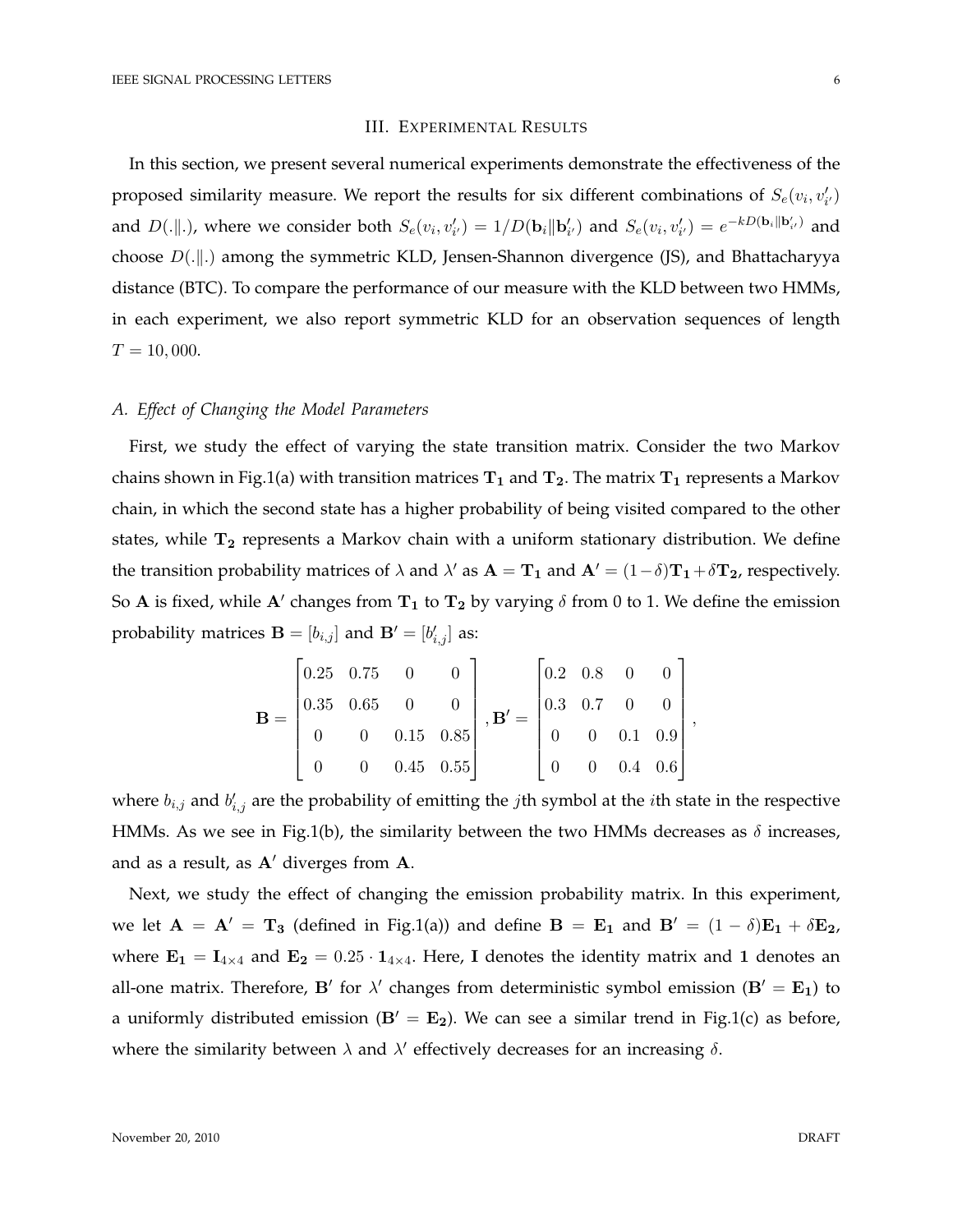

Fig. 1. Effect of changing the HMM parameters on the proposed similarity measure: (a) Markov chains used in the experiments. (b) Changes in the similarity measure when varying the transition probability matrix. (c) Similarity changes when varying the emission probability matrix.

To see how similarity affects the sparsity of the state correspondence matrix, let us consider two points  $\delta = 0$  and  $\delta = 1$  in Fig. 1(c) (for "exp(-0.5D),KLD"):

$$
\mathbf{Q}_0 = \begin{bmatrix} 0.12 & 0 & 0 & 0 \\ 0 & 0.65 & 0 & 0 \\ 0 & 0 & 0.16 & 0 \\ 0 & 0 & 0 & 0.07 \end{bmatrix}, \mathbf{Q}_1 = \begin{bmatrix} 0.04 & 0.08 & 0.04 & 0.03 \\ 0.08 & 0.19 & 0.10 & 0.07 \\ 0.04 & 0.10 & 0.05 & 0.03 \\ 0.03 & 0.07 & 0.03 & 0.02 \end{bmatrix}
$$

As expected,  $\mathbf{Q}_0$ , corresponding to similar HMMs ( $\delta = 0$ ), is a sparse matrix, while  $\mathbf{Q}_1$ , for distant matrices ( $\delta = 1$ ), is not.

# *B. Effect of Permuting the States*

In this experiment, we define  $\mathbf{A} = \mathbf{T_3}$ ,  $\mathbf{A}' = (1-\delta)\mathbf{T_3} + \delta \mathbf{T_4}$ ,  $\mathbf{B} = \mathbf{E_1}$ , and  $\mathbf{B}' = (1-\delta)\mathbf{E_1} + \delta \mathbf{E_2}$ , where  $T_3$  and  $T_4$  are the transition matrices of two right Markov chains shown in Fig. 1(a), and  $E_1 = I_{4\times4}$  and  $E_2 = I'_{4\times4}$ , where  $I'_{4\times4}$  denotes the  $90^{\circ}$  rotated version of the identity matrix  $\mathbf{I}_{4\times 4}$ .

As we can see, for  $\delta = 0$ , the two HMMs are identical. When we increase  $\delta$ ,  $\lambda'$  diverges from λ, but when we reach  $\delta = 1$ ,  $\lambda'$  becomes essentially identical to  $\lambda$  except that its states are permuted. Therefore, we expect that the similarity between  $\lambda$  and  $\lambda'$  will be maximized at both  $\delta = 0$  and  $\delta = 1$ . In fact, this can be observed in Fig.2.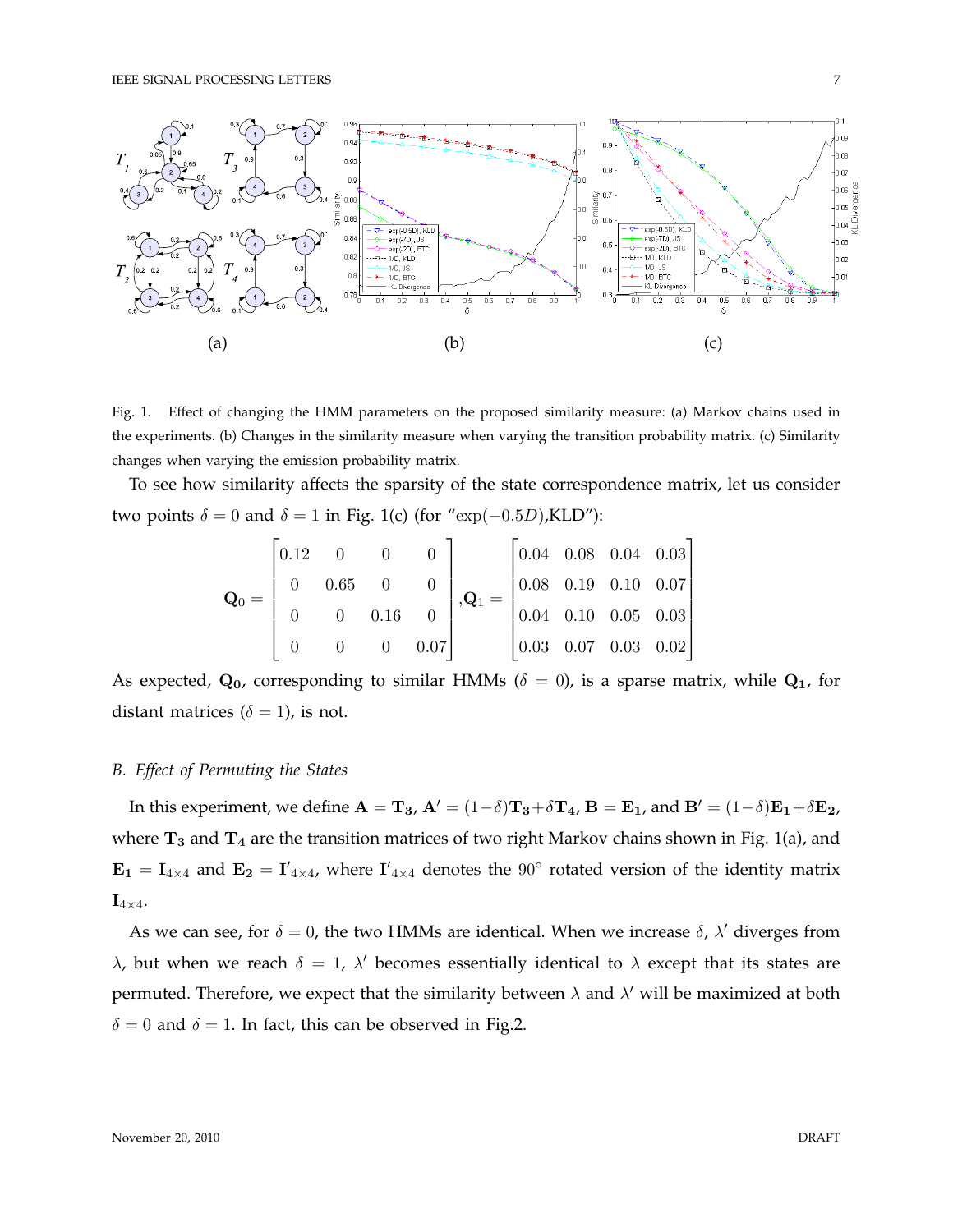

Fig. 2. Effect of permuting the states. *C. Comparing Multivariate Gaussian HMMs*

Finally, we demonstrate the effectiveness of the proposed similarity measure for comparing HMMs whose emission probabilities follow a multivariate Gaussian distribution. In this experiment, we use the symmetric KLD as the dissimilarity measure between states in the respective HMMs, utilizing the closed-form expression of KLD for two d-dimensional Gaussian distributions as given in [2].

Here, we let  $\mathbf{A} = \mathbf{A}' = \begin{pmatrix} 0.6 & 0.4 \\ 0.4 & 0.6 \end{pmatrix}$  and define the emission probability distributions of the two HMMs as multivariate Gaussian with parameters  $\bm{\mu}_1= \left(\frac{1}{1}\right)$ ,  $\bm{\mu}_2=3\bm{\mu}_1$ ,  $\bm{\mu}_1'=\left(\frac{1}{3-\delta}\right)$ ,  $\bm{\mu}_2'=\left(\frac{3}{1+\delta}\right)$ ,  $C_1 = C_1' = I_{2\times 2}$ ,  $C_2 = \begin{pmatrix} 1 & 0.3 \\ 0.3 & 1 \end{pmatrix}$ , and  $C_2' = \begin{pmatrix} 1 & 0.1 \\ 0.1 & 1 \end{pmatrix}$ . The effect of changing  $\delta$  from 0 to 2 is shown in Fig.3. As we expect, we can see that the similarity increases as  $\delta$  increases.

## *D. Comparison with KLD*

As we can see in the previous simulation results, even the use of long observation sequences with  $T = 10,000$  symbols are generally not enough to get an accurate estimate of KLD. Unlike KLD, the proposed similarity measure can be accurately estimated without any random fluctuations, and it can be computed around a thousand times faster in Matlab.

# IV. CONCLUSION

In this work, we proposed a novel low-complexity HMM similarity measure. The proposed scheme first estimates the correspondence score between states in different HMMs, based on the concept of semi-Markov random walk. The similarity between the given HMMs can then be measured by evaluating the sparsity of the state correspondence score matrix. Estimation of the proposed measure does not require Monte-Carlo simulations, hence can be accurately estimated in a much more efficient manner, compared to the conventional KLD. The low-complexity of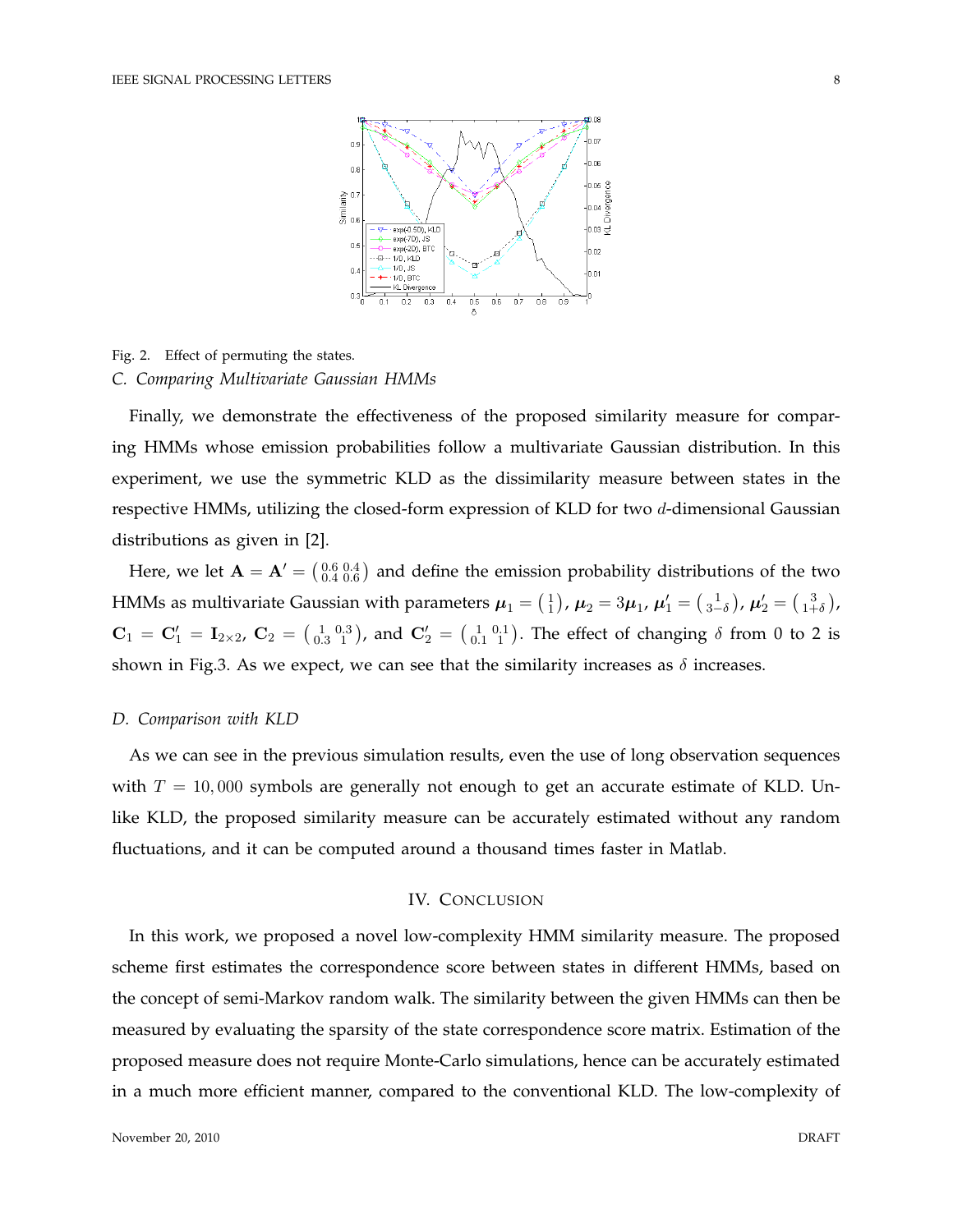

Fig. 3. Comparing multivariate Gaussian HMMs.

the proposed approach makes this novel similarity measure especially suitable for applications with large datasets or complex HMMs, or those that require real-time computing. The proposed measure is bounded, symmetric, and can be effectively implemented for both HMMs with discrete or continuous emission probabilities.

#### **REFERENCES**

- [1] B.-H. Juang and L. R. Rabiner, "A probabilistic distance measure for hidden markov models," *AT&T Technical Journal*, vol. 64, no. 2, pp. 391 – 408, 1985.
- [2] M. Do, "Fast approximation of kullback-leibler distance for dependence trees and hidden markov models," *Signal Processing Letters, IEEE*, vol. 10, no. 4, pp. 115 – 118, apr 2003.
- [3] M. Do and M. Vetterli, "Rotation invariant texture characterization and retrieval using steerable wavelet-domain hidden markov models," *Multimedia, IEEE Transactions on*, vol. 4, no. 4, pp. 517 – 527, dec 2002.
- [4] L. Chen and H. Man, "Fast schemes for computing similarities between gaussian hmms and their applications in texture image classification," *EURASIP J. Appl. Signal Process.*, vol. 2005, pp. 1984–1993, 2005.
- [5] C. Bahlmann and H. Burkhardt, "Measuring hmm similarity with the bayes probability of error and its application to online handwriting recognition," in *In Proc. of the 6th ICDAR*, 2001, pp. 406–411.
- [6] J. Soding, "Protein homology detection by HMM-HMM comparison," *Bioinformatics*, vol. 21, no. 7, pp. 951–960, 2005.
- [7] J. Silva and S. Narayanan, "Upper bound kullback-leibler divergence for transient hidden markov models," *Signal Processing, IEEE Transactions on*, vol. 56, no. 9, pp. 4176 –4188, sept. 2008.
- [8] S. Kullback, *Information Theory and Statistics*. New York: Wiley, 1958.
- [9] R. B. Lyngsø, C. N. S. Pedersen, and H. Nielsen, "Metrics and similarity measures for hidden markov models," in *Proceedings of the Seventh International Conference on Intelligent Systems for Molecular Biology*. AAAI Press, 1999, pp. 178–186.
- [10] J. Zeng, J. Duan, and C. Wu, "A new distance measure for hidden markov models," *Expert Systems with Applications*, vol. 37, no. 2, pp. 1550 – 1555, 2010.
- [11] S. M. Ross, *Stochastic Processes*, 2nd ed. John Wiley & Sons, Inc., 1996.
- [12] S. V. N. Vishwanathan, N. N. Schraudolf, R. Kondor, and K. M. Borgwardt, "Graph kernels," *Journal of Machine Learning Research*, vol. 11, pp. 1201–1242, Apr 2010.